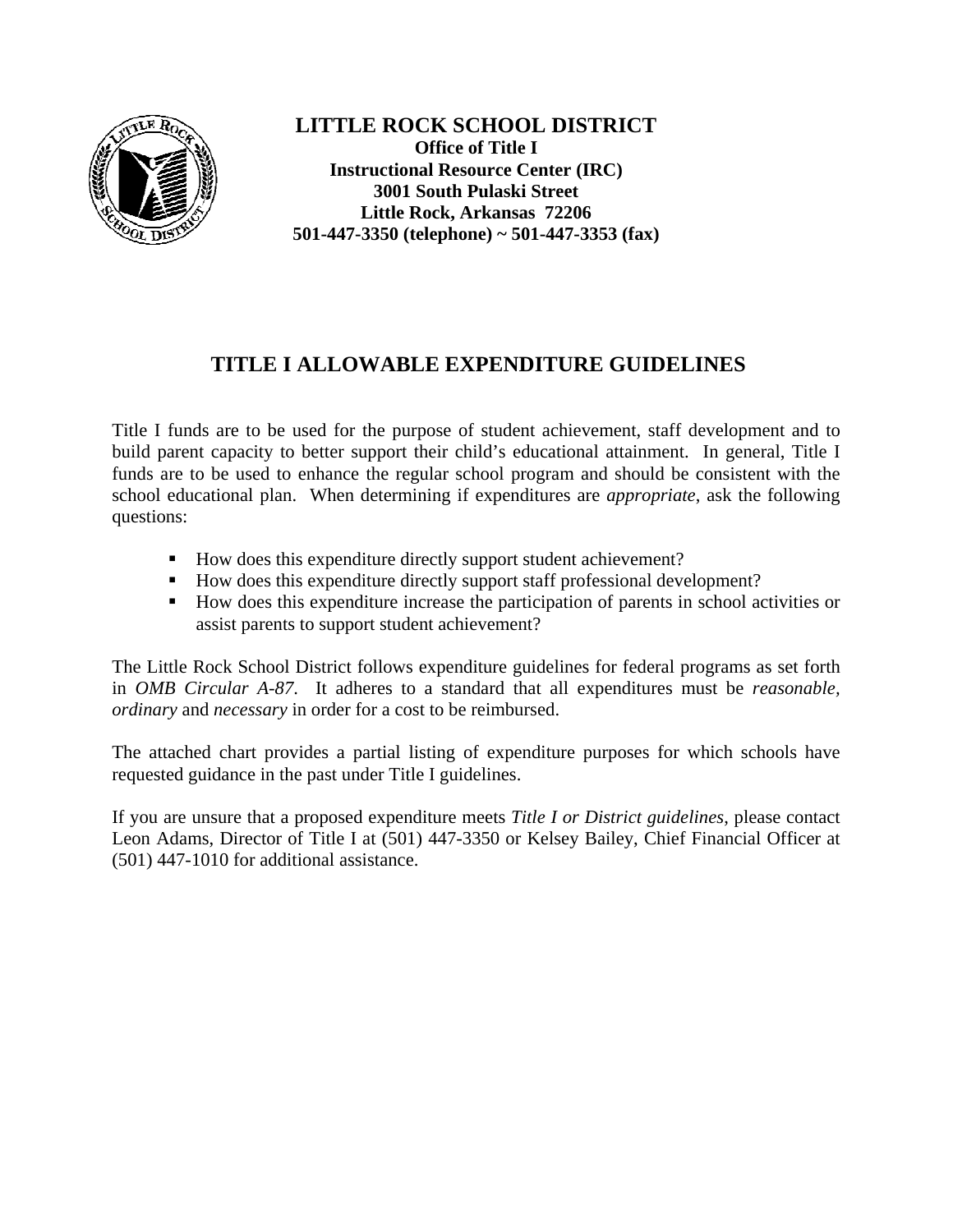## **REFERENCE GUIDE TO ALLOWABLE TITLE I EXPENDITURES (LRSD)**

| <b>Expenditure Type</b>                           | <b>Allowable</b> | <b>Allowable</b><br>with | <b>Allowable</b><br>with Prior | <b>Not</b><br><b>Allowable</b> | Reasonable<br>and         |
|---------------------------------------------------|------------------|--------------------------|--------------------------------|--------------------------------|---------------------------|
|                                                   |                  | <b>Conditions</b>        | <b>Approval</b>                |                                | <b>Necessary</b>          |
| Advertising – Brochures informing parents         |                  | X                        |                                |                                | X                         |
| of school achievement, rules, regulations,        |                  |                          |                                |                                |                           |
| etc. are <i>allowable</i> . Billboards or other   |                  |                          |                                |                                |                           |
| strategies to or promote enrollment               |                  |                          |                                |                                |                           |
| opportunity are not allowable.                    |                  |                          |                                |                                |                           |
| Alcohol beverages.                                |                  |                          |                                | $\mathbf X$                    |                           |
| Appliances (stoves, refrigerators,                |                  |                          |                                | $\mathbf X$                    |                           |
| microwaves, etc.).                                |                  |                          |                                |                                |                           |
| Athletics/Athletic Awards/Yearbooks.              |                  |                          |                                | $\mathbf X$                    |                           |
| Banquets/Award Programs/Carnivals/                |                  |                          |                                | X                              |                           |
| Luncheons/Brunches/Parties/Picnics.               |                  |                          |                                |                                |                           |
| Bereavement or congratulatory cards,              |                  |                          |                                | X                              |                           |
| flowers or gifts.                                 |                  |                          |                                |                                |                           |
| Building Supplies/Repairs/Modifications.          |                  |                          |                                | $\mathbf X$                    |                           |
| Computers - Classroom/Student use only.           |                  | $\mathbf X$              |                                |                                | X                         |
| Copiers, postage meters or other office           |                  |                          |                                | $\mathbf X$                    |                           |
| equipment.                                        |                  |                          |                                |                                |                           |
| Decorations/Flowers.                              |                  |                          |                                | $\mathbf X$                    |                           |
| Employee incentive or recognition gifts.          |                  |                          |                                | $\mathbf X$                    |                           |
| Equipment (non-capital).                          |                  |                          | $\mathbf X$                    |                                | $\boldsymbol{\mathrm{X}}$ |
| Field Trips - Educational in nature only.         |                  | $\mathbf X$              |                                |                                | X                         |
| No over-night trips. No amusement or              |                  |                          |                                |                                |                           |
| water parks.                                      |                  |                          |                                |                                |                           |
| Flat screen TVs/Home theater systems.             |                  |                          |                                | $\mathbf X$                    |                           |
| Food for <i>staff activities</i> - Only if the    |                  |                          |                                |                                |                           |
| training runs over a normal meal time and         |                  | X                        |                                |                                | X                         |
| was longer than 3 hours.                          |                  |                          |                                |                                |                           |
| Food for <i>parent activities</i> - Only if the   |                  |                          |                                |                                |                           |
| training or activity runs over a normal meal      |                  |                          |                                |                                |                           |
| time and was <b>longer than 2 hours</b> . Title I |                  | X                        |                                |                                | X                         |
| allows <i>light snacks</i> to be served.          |                  |                          |                                |                                |                           |
| Fund Raiser Support – No food, door prizes,       |                  |                          |                                | $\mathbf X$                    |                           |
| equipment or other materials for                  |                  |                          |                                |                                |                           |
| fundraisers.                                      |                  |                          | $\mathbf X$                    |                                |                           |
| Furniture - Usually not allowed                   |                  |                          |                                |                                | $\mathbf X$               |
| (supplanting) since District provides general     |                  |                          |                                |                                |                           |
| classroom and administrative furniture and        |                  |                          |                                |                                |                           |
| fixtures. Contact the Title I office before       |                  |                          |                                |                                |                           |
| purchasing to make sure your order will be        |                  |                          |                                |                                |                           |
| allowed.                                          |                  |                          |                                |                                |                           |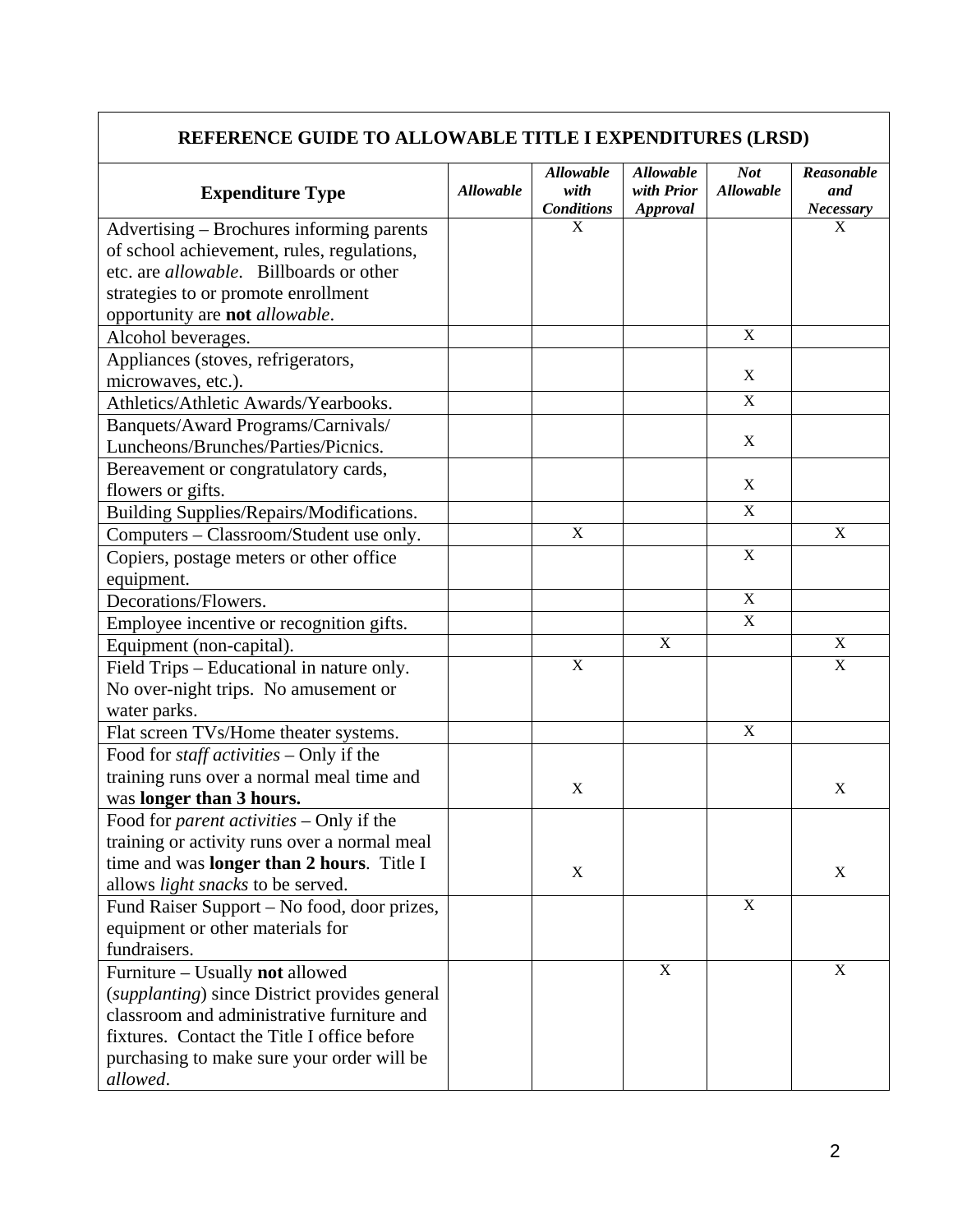## **REFERENCE GUIDE TO ALLOWABLE TITLE I EXPENDITURES (LRSD)**

| <b>Expenditure Type</b>                        | <b>Allowable</b> | <b>Allowable</b><br>with<br><b>Conditions</b> | <b>Allowable</b><br>with Prior<br>Approval | <b>Not</b><br><b>Allowable</b> | Reasonable<br>and<br><b>Necessary</b> |
|------------------------------------------------|------------------|-----------------------------------------------|--------------------------------------------|--------------------------------|---------------------------------------|
| Gasoline and parking costs – Employees         |                  |                                               |                                            |                                |                                       |
| are reimbursed for these costs only through    |                  |                                               |                                            |                                |                                       |
| car allowance or mileage.                      |                  |                                               |                                            | X                              |                                       |
| Gift Certificates/Gift Cards.                  |                  |                                               |                                            | $\mathbf X$                    |                                       |
| Graduation activities/materials.               |                  |                                               |                                            | X                              |                                       |
| Homeless student supplies (including           | X                |                                               |                                            |                                |                                       |
| emergency clothing).                           |                  |                                               |                                            |                                |                                       |
| Incentives or rewards for students or          |                  |                                               |                                            |                                |                                       |
| parents.                                       |                  |                                               |                                            | X                              |                                       |
| Instructional materials (additional or         | X                |                                               |                                            |                                |                                       |
| supplemental textbooks, not adopted            |                  |                                               |                                            |                                |                                       |
| textbooks).                                    |                  |                                               |                                            |                                |                                       |
| Licenses for software or curriculum used       |                  |                                               |                                            |                                |                                       |
| by school (Plato or Renaissance Learning       | X                |                                               |                                            |                                |                                       |
| membership are examples of <i>allowable</i>    |                  |                                               |                                            |                                |                                       |
| expenditures)                                  |                  |                                               |                                            |                                |                                       |
| Leases for copiers, postage meters or          |                  |                                               |                                            | X                              |                                       |
| outposts.                                      |                  |                                               |                                            |                                |                                       |
| Lodging and per-diem - Follow District         |                  |                                               |                                            |                                |                                       |
| guidelines. No hotels for conferences or       |                  |                                               |                                            |                                |                                       |
| trainings when not reasonable or necessary     |                  | X                                             |                                            |                                | X                                     |
| (Refer to District guidelines).                |                  |                                               |                                            |                                |                                       |
| Mailings - Informational to parents.           | X                |                                               |                                            |                                |                                       |
| Non-classroom furniture.                       |                  |                                               |                                            | X                              |                                       |
| Parent training or educational services.       | X                |                                               |                                            |                                |                                       |
| Parent Recognition Luncheon.                   |                  |                                               |                                            | $\mathbf X$                    |                                       |
| Parent-Student Dinner/Parent-Staff             |                  |                                               |                                            | $\boldsymbol{\mathrm{X}}$      |                                       |
| Dinners.                                       |                  |                                               |                                            |                                |                                       |
| Per-diem - Follow District guidelines          |                  | $\mathbf X$                                   |                                            |                                | X                                     |
| Professional Development $-May$ include        |                  | X                                             | X                                          |                                |                                       |
| coursework costs for an individual teacher     |                  |                                               |                                            |                                |                                       |
| if the coursework meets the following          |                  |                                               |                                            |                                |                                       |
| criteria: (1) course taken is directly related |                  |                                               |                                            |                                |                                       |
| to the teacher's assignment; (2) coursework    |                  |                                               |                                            |                                |                                       |
| is related to instructional strategies to meet |                  |                                               |                                            |                                |                                       |
| the needs of struggling students; and (3)      |                  |                                               |                                            |                                |                                       |
| course aligns with the professional            |                  |                                               |                                            |                                |                                       |
| development needs identified in the needs      |                  |                                               |                                            |                                |                                       |
| assessment process (schoolwide).               |                  |                                               |                                            |                                |                                       |